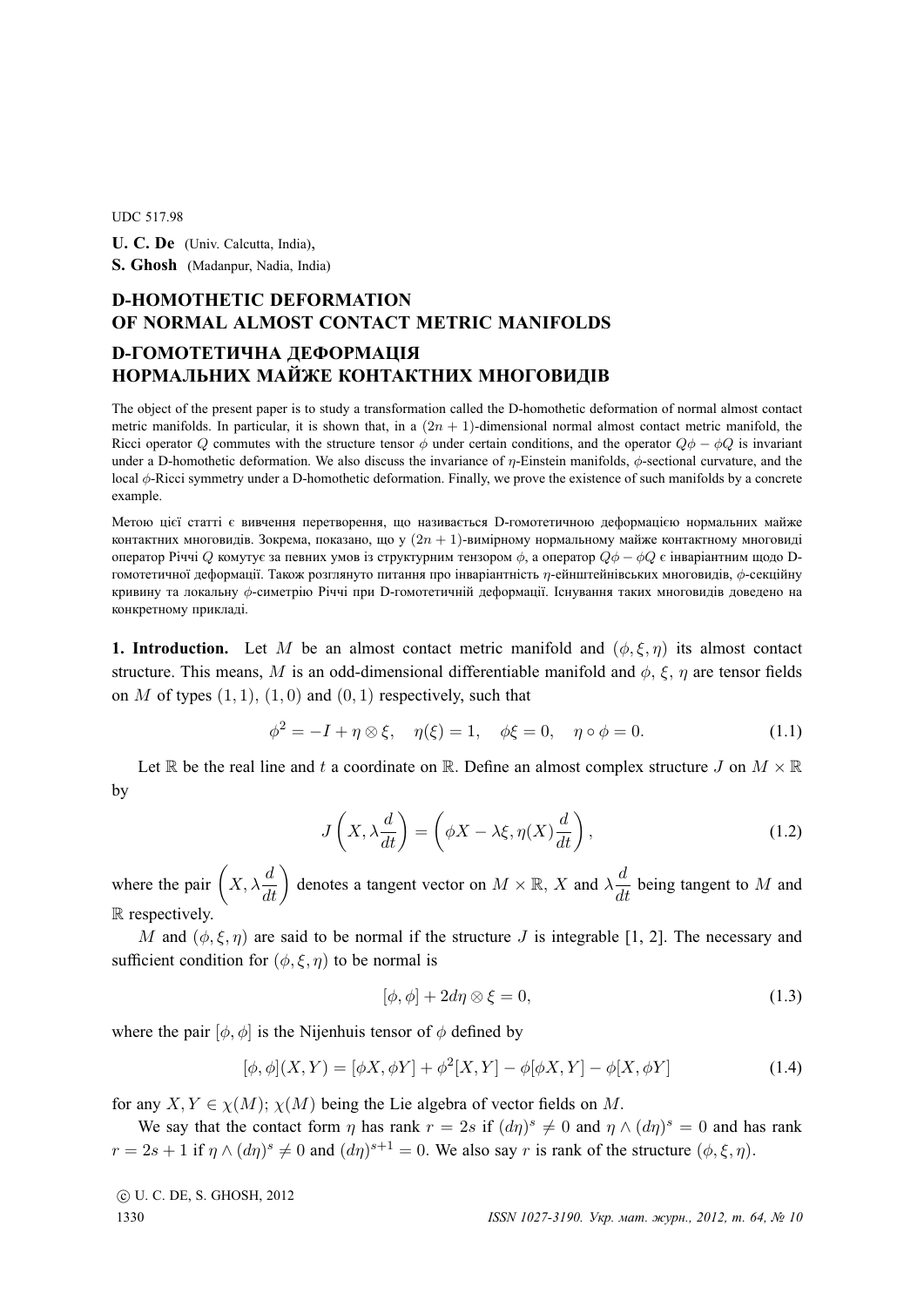A Riemannian metric q on  $M$  satisfying the condition

$$
g(\phi X, \phi Y) = g(X, Y) - \eta(X)\eta(Y)
$$
\n(1.5)

for any  $X, Y \in \chi(M)$ , is said to be compatible with the structure  $(\phi, \xi, \eta)$ . If g is such a metric, then the quadruple  $(\phi, \xi, \eta, g)$  is called an almost contact metric structure on M and M is an almost contact metric manifold. On such a manifold we also have

$$
\eta(X) = g(X, \xi) \tag{1.6}
$$

for any  $X \in \chi(M)$  and we can always define the 2-form  $\Phi$  by

$$
\Phi(Y, Z) = g(Y, \phi Z),\tag{1.7}
$$

where  $Y, Z \in \chi(M)$ .

A normal almost contact metric structure  $(\phi, \xi, \eta, q)$  satisfying additionally the condition  $d\eta = \Phi$ is called Sasakian. Of course, any such structure on  $M$  has rank 3. Also a normal almost contact metric structure satisfying the condition  $d\Phi = 0$  is said to be quasi-Sasakian [3].

In the paper [8], Olszak studied the curvature properties of normal almost contact manifold of dimension three with several examples. Also in [4], U. C. De and A. K. Mondal studied three dimensional normal almost contact metric manifolds satisfying certain curvature conditions.

An almost contact metric manifold is said to be  $\eta$ -Einstein if its Ricci tensor S is of the form

$$
S = \lambda g + \mu \eta \otimes \eta \tag{1.8}
$$

where  $\lambda$  and  $\mu$  are smooth functions on the manifold.

The notion of locally  $\phi$ -symmetry first introduced by T. Takahashi [9] on a Sasakian manifold. Again in a recent paper [5] U. C. De and Avijit Sarkar introduced the notion of locally  $\phi$ -Ricci symmetric Sasakian manifolds.

A three dimensional normal almost contact metric manifold is said to be locally  $\phi$ -Ricci symmetric if

$$
\phi^2(\nabla_X Q)(Y) = 0,
$$

where Q is the Ricci operator defined by  $g(QX, Y) = S(X, Y)$  and X, Y are orthogonal to  $\xi$ .

Let M  $(\phi, \xi, \eta, g)$  be an almost contact metric manifold with dim  $M = m = 2n + 1$ . The equation  $\eta = 0$  defines an  $(m-1)$ -dimensional distribution D on M [12]. By an  $(m-1)$ -homothetic deformation or D-homothetic deformation [10] we mean a change of structure tensors of the form

$$
\bar{\eta} = a\eta, \quad \bar{\xi} = \frac{1}{a}\xi, \quad \bar{\phi} = \phi, \quad \bar{g} = ag + a(a-1)\eta \otimes \eta,
$$

where a is a positive constant. If  $M(\phi, \xi, \eta, q)$  is an almost contact metric structure with contact form  $\eta$ , then  $M(\bar{\phi}, \bar{\xi}, \bar{\eta}, \bar{g})$  is also an almost contact metric structure [10]. Denoting by  $W^i_{jk}$  the difference  $\bar{\Gamma}^i_{jk} - \Gamma^i_{jk}$  of Christoffel symbols we have in an almost contact metric manifold [10]

$$
W(X,Y) = (1-a)[\eta(Y)\phi X + \eta(X)\phi Y] + \frac{1}{2}\left(1 - \frac{1}{a}\right)[(\nabla_X \eta)(Y) + (\nabla_Y \eta)(X)]\xi \tag{1.9}
$$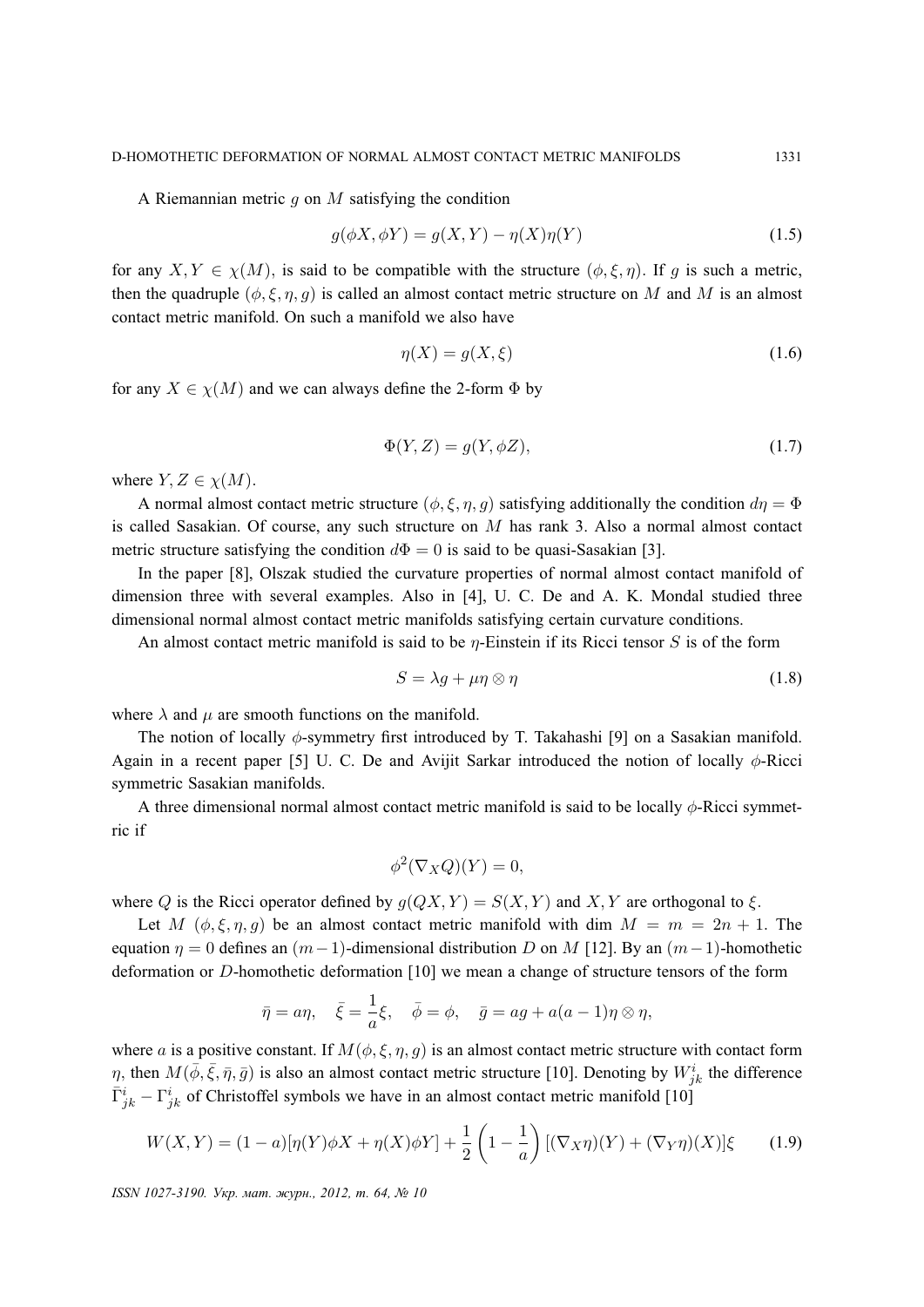for all  $X, Y \in \chi(M)$ . If R and  $\overline{R}$  denote respectively the curvature tensor of the manifold  $M(\phi, \xi, \eta, g)$  and  $M(\bar{\phi}, \bar{\xi}, \bar{\eta}, \bar{g})$ , then we have [10]

$$
\bar{R}(X,Y)Z = R(X,Y)Z + (\nabla_X W)(Z,Y) - (\nabla_Y W)(Z,X) ++ W(W(Z,Y),X) - W(W(Z,X),Y)
$$
\n(1.10)

for all  $X, Y, Z \in \chi(M)$ .

In [10, 13] the authors used D-homothetic deformation on a Sasakian and K-contact structures to get results on the first Betti number, second Betti number and harmonic forms. Hence the Dhomothetic deformation can be used to get the results on the first Betti number, second Betti number and harmonic forms of the normal almost contact structure. A plane section in the tangent space  $T_p(M)$  is called a  $\phi$ -section if there exists a unit vector X in  $T_p(M)$  orthogonal to  $\xi$  such that  $\{X, \phi X\}$  is an orthonormal basis of the plane section. Then the sectional curvature

$$
K(X, \phi X) = g(R(X, \phi X)X, \phi X)
$$

is called a  $\phi$ -sectional curvature. A contact metric manifold  $M(\phi, \xi, \eta, q)$  is said to be of constant  $\phi$ -sectional curvature if at any point  $p \in M$ , the sectional curvature  $K(X, \phi X)$  is independent of the choice of non-zero  $X \in D_p$ , where D denotes the contact distribution of the contact metric manifold defined by  $n = 0$ .

The model spaces of contact metric structure are complete and simply connected Sasakian manifolds of constant  $\phi$ -sectional curvature H. These Sasakian manifolds admit the maximal dimensional automorphism [14]. The Riemann curvature tensor R of Sasakian manifold of constant  $\phi$ -sectional curvature is determined by Ogiue [7]. The geometry of contact Riemannian manifold of constant  $\phi$ -sectional curvature is obtained by Tanno [15]. If the  $\phi$ -sectional curvature H is constant on a Kcontact Riemannian manifold  $M(\phi, \xi, \eta, g)$ , then H can be deformed by a D-homothetic deformation of the structure tensors [11]. If  $H > -3$ , then choosing a constant  $\theta = \frac{H+3}{4}$  $\frac{1}{4}$ , we get a K-contact Riemannian manifold  $M\left(\phi, \frac{1}{\theta}\xi, \theta\eta, \theta g + (\theta^2 - \theta)\eta \otimes \eta\right)$  of constant  $\phi$ -sectional curvature [11]. Hence Tanno posed a natural question that does there exist contact metric manifolds of constant  $\phi$ sectional curvature which are not Sasakian [11]. Since the normal almost contact metric manifold contains both the Sasakian and non-Sasakian structures, the existance of a non-Sasakian manifold of both constant and non-constant φ-sectional curvature is ensured in our paper, which gives rise to the answer of the question of Tanno [11] as affirmative.

In a Sasakian manifold, the Ricci operator Q commutes with the structure tensor  $\phi$ , that is,  $Q\phi = \phi Q$ . But in  $(2n + 1)$ -dimensional normal almost contact metric manifold  $Q\phi \neq \phi Q$ , in general.

The present paper is organized as follows: After preliminaries in Section 3, we prove some important lemmas. In Section 4, we study the properties of the expression  $Q\phi - \phi Q$  in  $(2n + 1)$ dimensional normal almost contact metric manifolds and prove that  $Q\phi = \phi Q$  in these manifolds, provided  $\alpha$ ,  $\beta$  are constants. Beside this, in this section we also prove that the expression  $Q\phi - \phi Q$ of these manifolds is invariant under a D-homothetic deformation, provided  $\alpha$  is constant. Section 5 deals with the study of  $(2n + 1)$ -dimensional *η*-Einstein normal almost contact metric manifolds and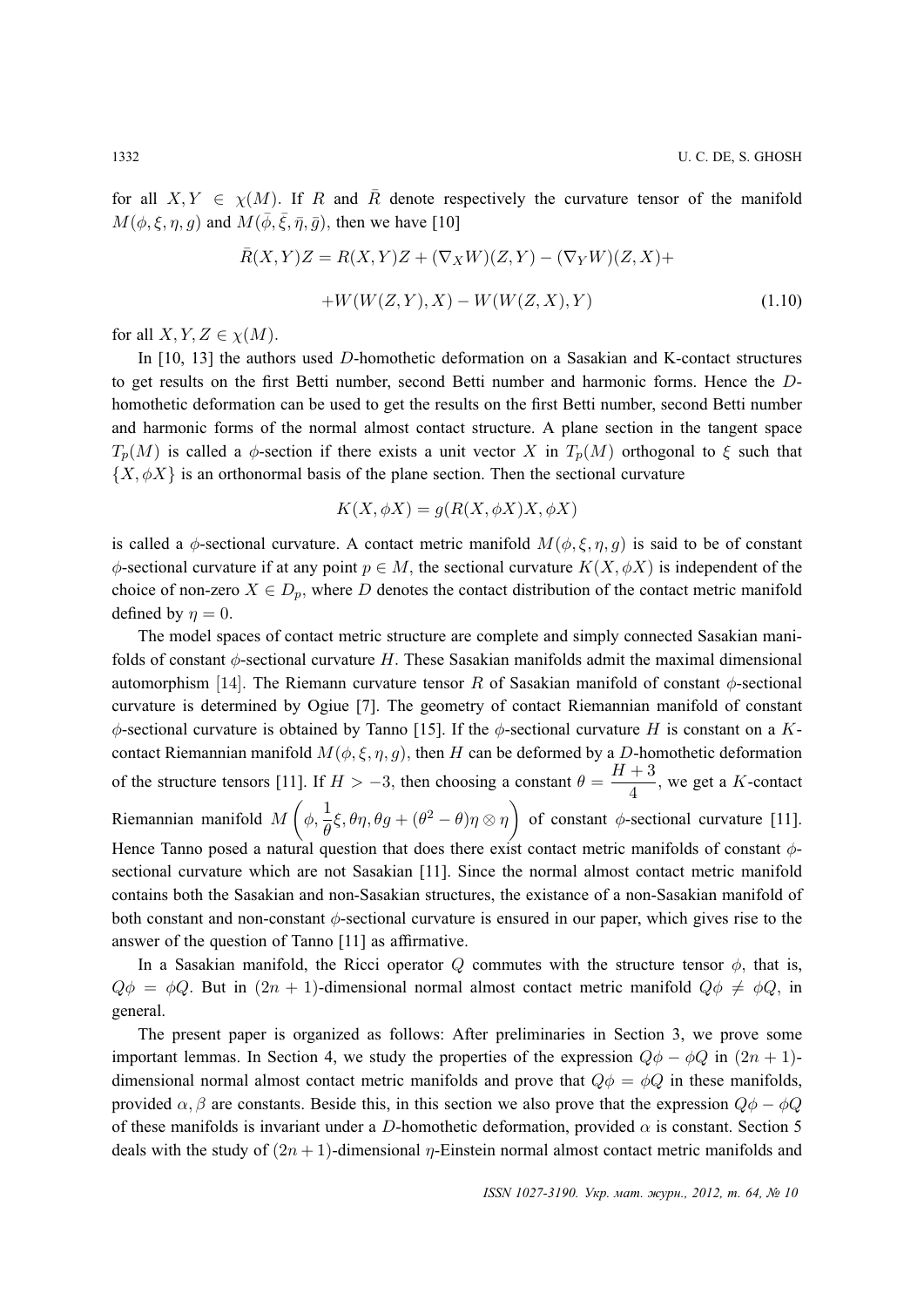prove that these manifolds are invariant under a D-homothetic deformation, provided  $\alpha = 0$ . Section 6 is devoted to study  $\phi$ -sectional curvature tensor in a  $(2n + 1)$ -dimensional normal almost contact metric manifold and we show that there exists a  $(2n + 1)$ -dimensional normal almost contact metric manifold (non-Sasakian) with non-zero and non-constant φ-sectional curvature. Section 7 deals with locally  $\phi$ -symmetric three dimensional normal almost contact metric manifold and we prove this manifold is also invariant under a D-homothetic deformation, provided  $\alpha$  = constant. Finally in Section 8, we set an example of a three dimensional normal almost contact metric manifold which verifies some theorems of Section 6.

**2. Preliminaries.** For a normal almost contact metric structure  $(\phi, \xi, \eta, q)$  on M, we have [8]

$$
(\nabla_X \phi)(Y) = g(\phi \nabla_X \xi, Y) - \eta(Y)\phi \nabla_X \xi,
$$
\n(2.1)

$$
\nabla_X \xi = \alpha [X - \eta(X)\xi] - \beta \phi X,\tag{2.2}
$$

where  $2\alpha = \text{div}\xi$  and  $2\beta = \text{tr}(\phi\nabla \xi)$ ,  $\text{div}\xi$  is the divergent of  $\xi$  defined by  $\text{div}\xi = \text{trace}\{X \rightarrow \xi\}$  $\rightarrow \nabla_X \xi$  and tr  $(\phi \nabla \xi)$  = trace  $\{X \rightarrow \phi \nabla_X \xi\}$ . Using (2.2) in (2.1), we get

$$
(\nabla_X \phi)(Y) = \alpha[g(\phi X, Y)\xi - \eta(Y)\phi X] + \beta[g(X, Y)\xi - \eta(Y)X].
$$
\n(2.3)

Also in this manifold the following relation holds:

$$
R(X,Y)\xi = [Y\alpha + (\alpha^2 - \beta^2)\eta(Y)]\phi^2 X - [X\alpha + (\alpha^2 - \beta^2)\eta(X)]\phi^2 Y +
$$
  
 
$$
+ [Y\beta + 2\alpha\beta\eta(Y)]\phi X - [X\beta + 2\alpha\beta\eta(X)]\phi Y, \tag{2.4}
$$

$$
S(X,\xi) = -X\alpha - (\phi X)\beta - [\xi\alpha + 2(\alpha^2 - \beta^2)]\eta(X),
$$
\n(2.5)

$$
\xi \beta + 2\alpha \beta = 0,\tag{2.6}
$$

where  $R$  denotes the curvature tensor and  $S$  is the Ricci tensor.

$$
(\nabla_X \eta)(Y) = \alpha g(\phi X, \phi Y) - \beta g(\phi X, Y). \tag{2.7}
$$

On the other hand, the curvature tensor in a three dimensional Riemannian manifold always satisfies

$$
R(X,Y)Z = S(Y,Z)X - S(X,Z)Y + g(Y,Z)QX - g(X,Z)QY -
$$
  

$$
-\frac{r}{2}[g(Y,Z)X - g(X,Z)Y],
$$
 (2.8)

where  $r$  is the scalar curvature of the manifold.

By (2.4), (2.5) and (2.8) we can derive

$$
S(Y,Z) = \left(\frac{r}{2} + \xi\alpha + \alpha^2 - \beta^2\right)g(\phi Y, \phi Z) -
$$

$$
-\eta(Y)(Z\alpha + (\phi Z)\beta) - \eta(Z)(Y\alpha + (\phi Y)\beta) - 2(\alpha^2 - \beta^2)\eta(Y)\eta(Z). \tag{2.9}
$$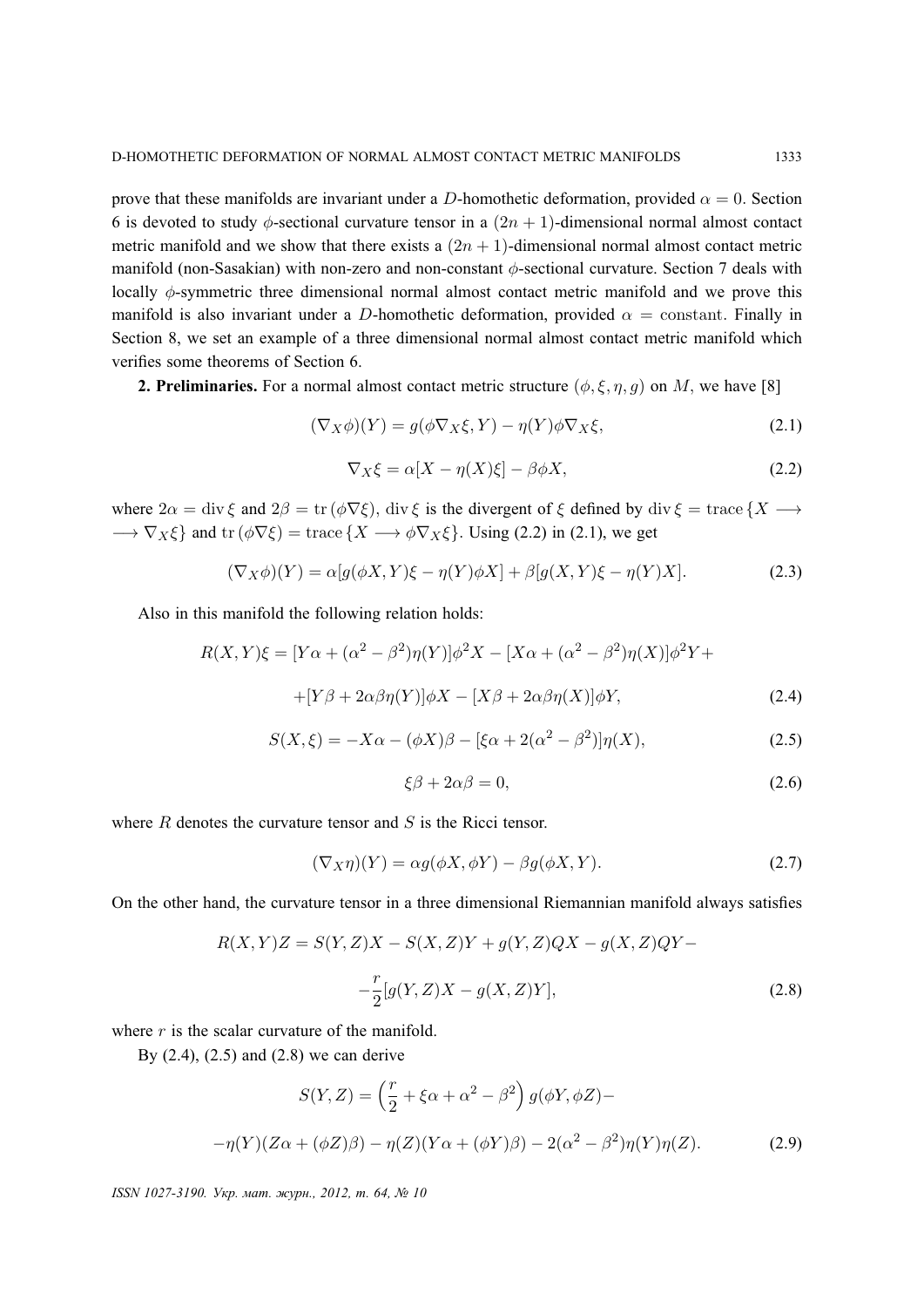From (2.6) it follows that if  $\alpha$ ,  $\beta$  = constant, then the manifold is either  $\beta$ -Sasakian or  $\alpha$ -Kenmotsu [6] or cosymplectic [1]. Also we have a 3-dimensional normal almost contact metric manifold is quasi-Sasakian if and only if  $\alpha = 0$  [8].

**3. Some lemmas.** In this section we shall state and prove some lemmas which will be needed to prove the main results.

**Lemma 3.1.** *In a normal almost contact metric manifold* M *the following relation holds*:

$$
g(R(X, Y)\phi Z, W) + g(R(X, Y)Z, \phi W) = (X\alpha)[g(\phi Y, Z)\eta(W) --g(\phi Y, W)\eta(Z)] + (X\beta)[g(Y, Z)\eta(W) --g(Y, W)\eta(Z)] + (Y\alpha)[g(\phi X, W)\eta(Z) --g(\phi X, Z)\eta(W)] + (Y\beta)[g(X, W)\eta(Z) - g(X, Z)\eta(W)] ++(\alpha^2 - \beta^2)[g(\phi X, W)g(Y, Z) + g(\phi Y, Z)g(X, W) --g(\phi Y, W)g(X, Z) - g(\phi X, Z)g(Y, W)] + 2\alpha\beta[g(\phi Y, W)g(\phi X, Z) --g(\phi X, W)g(\phi Y, Z) + g(X, W)g(Y, Z) - g(Y, W)g(X, Z)].
$$
\n(3.1)

*Proof.* Differentiating (1.7) covariantly with respect to X and using (2.3) and (2.7) we obtain

$$
(\nabla_X \Phi)(Y, Z) = \alpha[g(\phi X, Z)\eta(Y) - g(\phi X, Y)\eta(Z)] +
$$
  
 
$$
+ \beta[g(X, Z)\eta(Y) - g(X, Y)\eta(Z)].
$$
 (3.2)

Again differentiating (3.2) covariantly and using (2.2), (2.3) and (2.7) yields

$$
(\nabla_X \nabla_Y \Phi)(Z, W) = (X\alpha)[g(\phi Y, W)\eta(Z) -
$$
  
\n
$$
-g(\phi Y, Z)\eta(W)] + (X\beta)[g(Y, W)\eta(Z) -
$$
  
\n
$$
-g(Y, Z)\eta(W)] + \alpha^2[g(\phi Y, W)g(\phi X, \phi Z) -
$$
  
\n
$$
-g(\phi Y, Z)g(\phi X, \phi W) - g(\phi X, W)\eta(Y)\eta(Z) +
$$
  
\n
$$
+g(\phi X, Z)\eta(Y)\eta(W)] + \beta^2[g(\phi X, W)g(Y, Z) -
$$
  
\n
$$
-g(\phi X, Z)g(Y, W)] + \alpha\beta[g(\phi X, W)g(\phi Y, Z) -
$$
  
\n
$$
-g(\phi X, Z)g(\phi Y, W) + g(Y, W)g(\phi X, \phi Z) -
$$
  
\n
$$
-g(Y, Z)g(\phi X, \phi W) + g(X, Z)\eta(Y)\eta(W) -
$$
  
\n
$$
-g(X, W)\eta(Y)\eta(Z)] + \alpha[g(\phi \nabla_X Y, W)\eta(Z) -
$$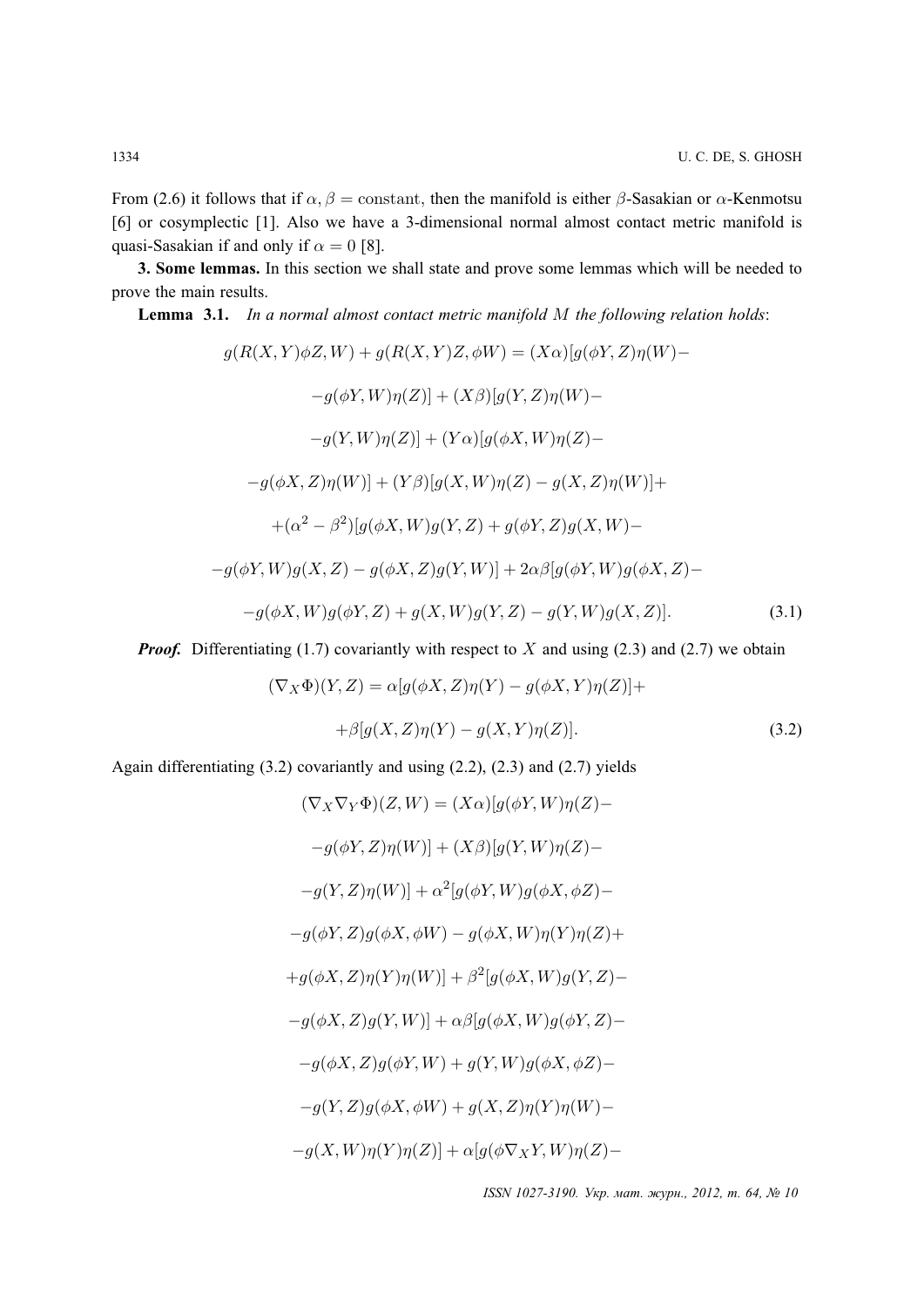$$
-g(\phi\nabla_X Y,Z)\eta(W)] + \beta[g(\nabla_X Y,W)\eta(Z) - g(\nabla_X Y,Z)\eta(W)].
$$
\n(3.3)

Using  $(3.2)$  and  $(3.3)$  we obtain

$$
(\nabla_X \nabla_Y \Phi)(Z, W) - (\nabla_Y \nabla_X \Phi)(Z, W) - (\nabla_{[X,Y]} \Phi)(Z, W) =
$$
  
\n
$$
= (X\alpha)[g(\phi Y, W)\eta(Z) - g(\phi Y, Z)\eta(W)] +
$$
  
\n
$$
+ (X\beta[g(Y, W)\eta(Z) - g(Y, Z)\eta(W)) -
$$
  
\n
$$
- (Y\alpha)[g(\phi X, W)\eta(Z) - g(\phi X, Z)\eta(W)] +
$$
  
\n
$$
- (Y\beta)[g(X, W)\eta(Z) - g(X, Z)\eta(W)] +
$$
  
\n
$$
+ (\alpha^2 - \beta^2)[g(\phi Y, W)g(X, Z) - g(\phi X, W)g(Y, Z) -
$$
  
\n
$$
-g(X, W)g(\phi Y, Z) + g(Y, W)g(\phi X, Z)] + 2\alpha\beta[g(\phi X, W)g(\phi Y, Z) -
$$
  
\n
$$
-g(\phi X, Z)g(\phi Y, W) + g(X, Z)g(Y, W) - g(X, W)g(Y, Z)].
$$
\n(3.4)

Then using (3.4) and by Ricci identity we easily obtain (3.1).

**Lemma 3.2.** *Let*  $M(\phi, \xi, \eta, g)$  *be a normal almost contact metric manifold of dimension*  $(2n +$ + 1). *Then for any* X, Y, Z *and* W *on* M, *the following relation holds*:

$$
g(R(X, Y)\phi Z, \phi W) = g(R(X, Y)Z, W) + (X\alpha)[g(Y, Z)\eta(W) -
$$
  
\n
$$
-g(Y, W)\eta(Z)] - (X\beta)[g(\phi Y, Z)\eta(W) -
$$
  
\n
$$
-g(\phi Y, W)\eta(Z)] + (Y\alpha)[g(X, W)\eta(Z) -
$$
  
\n
$$
-g(X, Z)\eta(W)] + (Y\beta)[g(\phi X, Z)\eta(W) -
$$
  
\n
$$
-g(\phi X, W)\eta(Z)] + (\alpha^2 - \beta^2)[g(X, W)g(Y, Z) -
$$
  
\n
$$
-g(X, Z)g(Y, W) + g(\phi X, Z)g(\phi Y, W) -
$$
  
\n
$$
-g(\phi X, W)g(\phi Y, Z)] + 2\alpha\beta[g(Y, W)g(\phi X, Z) -
$$
  
\n
$$
-g(X, W)g(\phi Y, Z) + g(X, Z)g(\phi Y, W) - g(Y, Z)g(\phi X, W)].
$$
\n(3.5)

*Proof.* Replacing W by  $\phi W$  in (3.1) and using (1.1), (1.6) and (2.4) we easily obtain (3.5).

**Lemma 3.3.** *Let*  $M(\phi, \xi, \eta, g)$  *be a normal almost contact metric manifold of dimension*  $(2n +$ + 1). *Then for any* X, Y, Z *and* W *on* M, *the following relation holds*:

$$
g(R(\phi X, \phi Y)\phi Z, \phi W) = g(R(X, Y)Z, W) + (\alpha^2 - \beta^2)[g(Y, Z)\eta(X)\eta(W) -
$$
  

$$
-g(X, Z)\eta(Y)\eta(W) + g(X, W)\eta(Y)\eta(Z) - g(Y, W)\eta(X)\eta(Z)] +
$$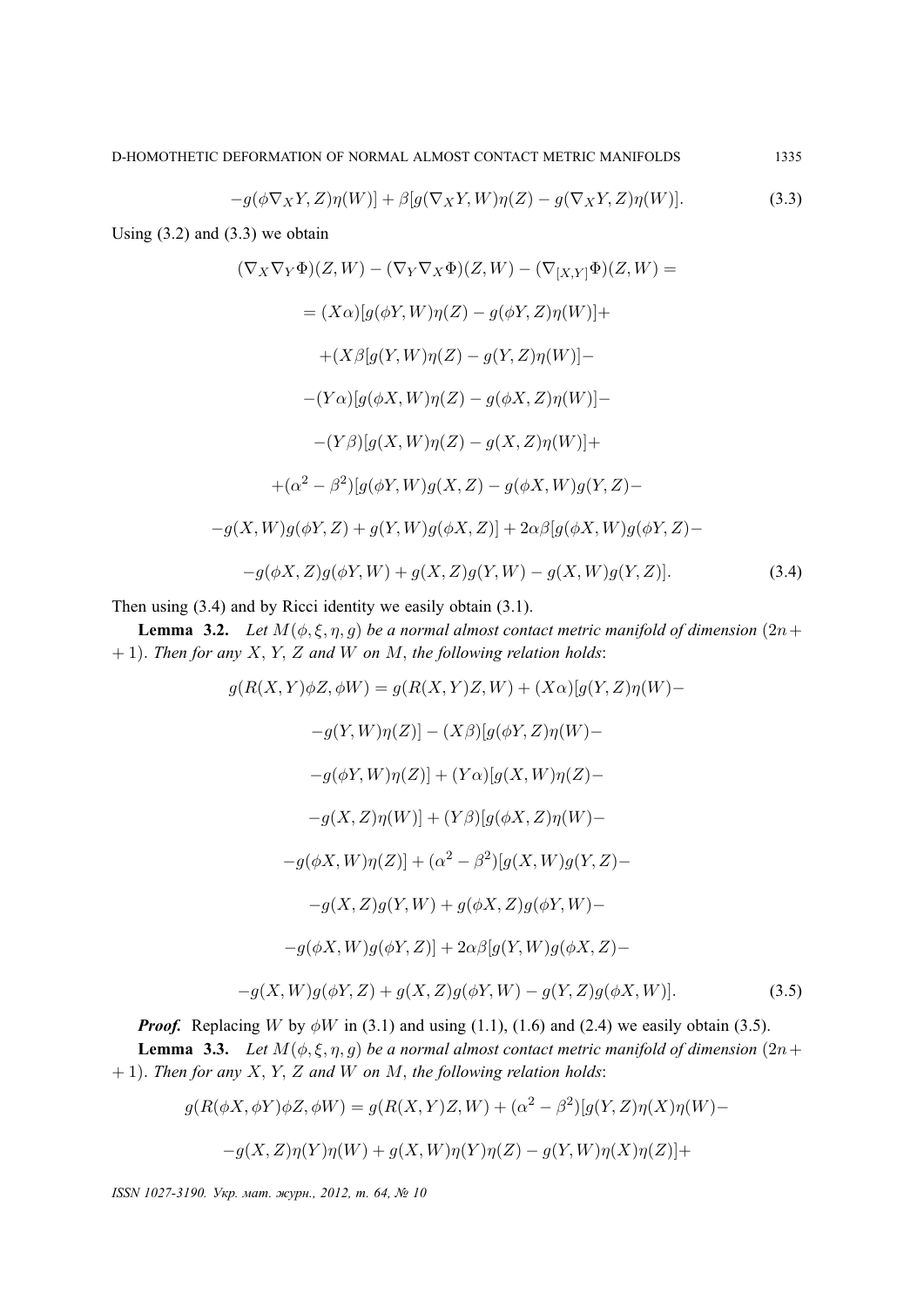+2
$$
\alpha\beta
$$
[2 $g(\phi X, W)g(Y, Z) - 2g(\phi Y, W)g(X, Z)$ +  
\n+2 $g(\phi Y, Z)g(X, W) - 2g(\phi X, Z)g(Y, W)$ +  
\n+ $g(\phi Y, W)\eta(X)\eta(Z) - g(\phi X, W)\eta(Y)\eta(Z)$ +  
\n+ $g(\phi X, Z)\eta(Y)\eta(W) - g(\phi Y, Z)\eta(X)\eta(W)$ ]+\n+ $(Z\alpha)$ [ $g(X, W)\eta(Y) - g(Y, W)\eta(X)$ ]-  
\n- $(Z\beta)$ [ $g(\phi Y, W)\eta(X) - g(\phi X, W)\eta(Y)$ ]+\n+ $(W\alpha)$ [ $g(Y, Z)\eta(X) - g(X, Z)\eta(Y)$ ]+\n+ $(W\beta)$ [ $g(\phi Y, Z)\eta(X) - g(\phi X, Z)\eta(Y)$ ]+\n- $(\phi X\alpha)$ [ $g(\phi Y, Z)\eta(W) - g(\phi Y, W)\eta(Z)$ ]-  
\n- $(\phi X\beta)$ [ $g(Y, W)\eta(Z) - g(Y, Z)\eta(W)$ ]+\n+ $(\phi Y\alpha)$ [ $g(\phi X, W)\eta(Z) - g(\phi X, Z)\eta(W)$ ]+\n+ $(\phi Y\beta)$ [ $g(X, W)\eta(Z) - g(X, Z)\eta(W)$ ]. (3.6)

*Proof.* Putting  $\phi X$  and  $\phi Y$  instead of X and Y respectively in (3.5) and using (1.1), (1.6) and  $(3.5)$  we easily obtain  $(3.6)$ .

**Proposition 3.1.** *In a*  $(2n + 1)$ *-dimensional*  $\eta$ *-Einstein normal almost contact metric manifold* M(φ, ξ, η, g), *the Ricci tensor is expressed as*

$$
S(X,Y) = \left[\frac{r}{2n} + \xi \alpha + (\alpha^2 - \beta^2)\right] g(X,Y) -
$$

$$
- \left[\frac{r}{2n} + (2n+1)\xi \alpha + (2n+1)(\alpha^2 - \beta^2)\right] \eta(X)\eta(Y).
$$
(3.7)

*Proof.* From (1.8) we have by contraction

$$
r = (2n+1)\lambda + \mu,\tag{3.8}
$$

where r is the scalar curvature of the manifold. Again putting  $X = \xi$  in (2.5), we obtain

$$
\lambda + \mu = -2n\xi\alpha - 2n(\alpha^2 - \beta^2). \tag{3.9}
$$

Solving above two equations we get

$$
\lambda = \frac{r}{2n} + \xi \alpha + (\alpha^2 - \beta^2),\tag{3.10}
$$

and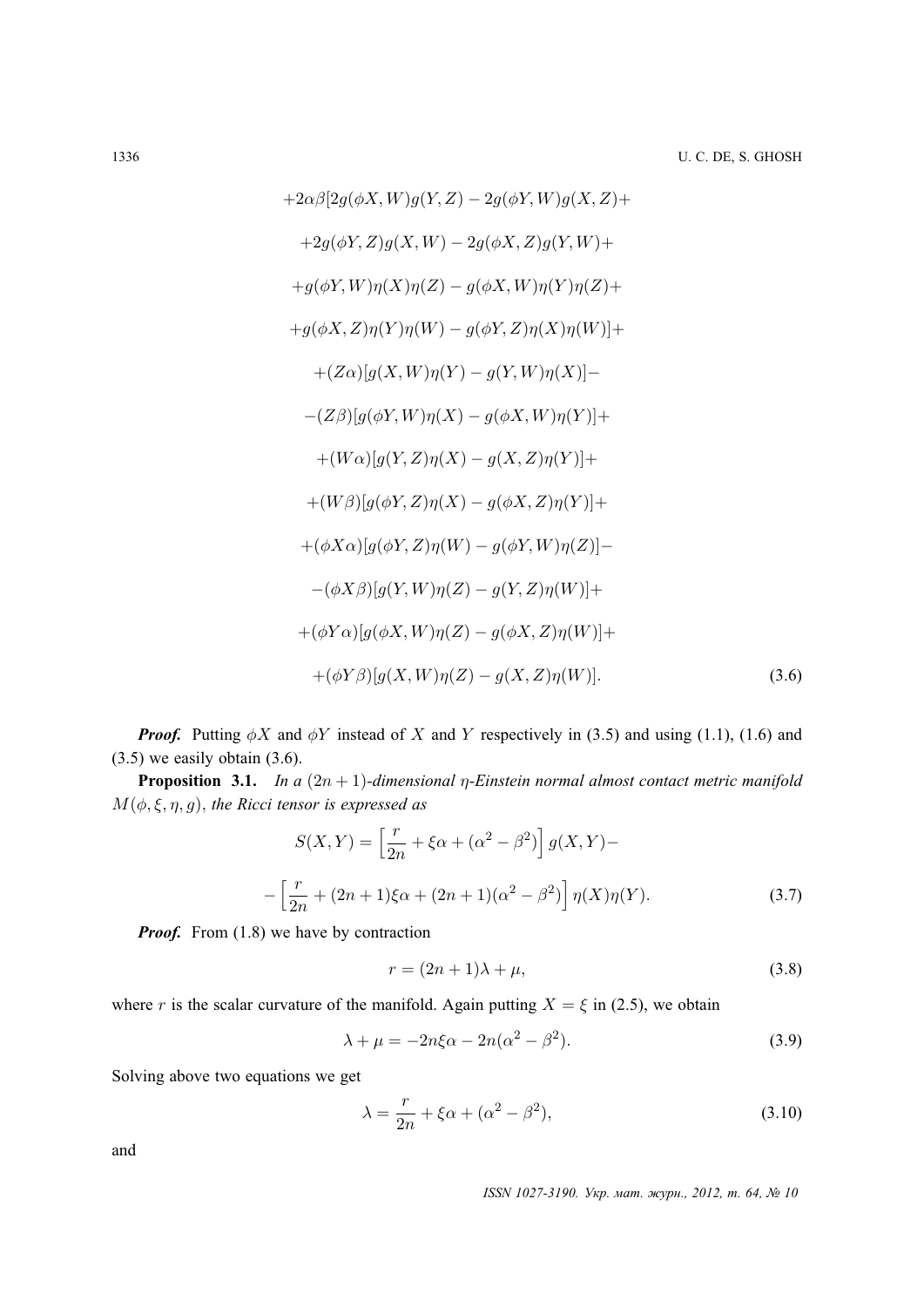$$
\mu = -\frac{r}{2n} - (2n+1)\xi\alpha - (2n+1)(\alpha^2 - \beta^2). \tag{3.11}
$$

Putting the values of  $\lambda$  and  $\mu$  in (1.8) we get (3.7).

Proposition 3.1 is proved.

**4. Properties of the expression**  $Q\phi - \phi Q$ . In this section we investigate the properties of the expression  $Q\phi - \phi Q$  in a  $(2n + 1)$ -dimensional normal almost contact metric manifold M.

Let  $\{e_i, \phi e_i, \xi\}, i = 1, 2, \ldots, n$ , be a local  $\phi$ -basis at any point of the manifold. Then putting  $Y = Z = e_i$  in (3.6) and taking summation over  $i = 1$  to n, we obtain by virtue of  $\eta(e_i) = 0$ ,

$$
-\sum_{i=1}^{n} \phi R(\phi X, \phi e_i) \phi e_i = \sum_{i=1}^{n} R(X, e_i) e_i + n(\alpha^2 - \beta^2) \eta(X) \xi +
$$

$$
+ [(n-1) \text{grad } \alpha - (\phi \text{ grad } \beta)] \eta(X) +
$$

$$
+ 4(n-2)\alpha \beta(\phi X) + (X\alpha)\xi + (n-1)(\phi X\beta)\xi.
$$
(4.1)

Again putting  $Y = Z = \phi e_i$  in (3.6) and taking summation over  $i = 1$  to n then using (1.1) and  $\eta(e_i) = 0$ , we obtain

$$
-\sum_{i=1}^{n} \phi R(\phi X, e_i) e_i = \sum_{i=1}^{n} R(X, \phi e_i) \phi e_i +
$$
  
+
$$
+n(\alpha^2 - \beta^2) \eta(X) \xi + [(n-1) \text{grad } \alpha - (\phi \text{ grad } \beta)] \eta(X) +
$$
  
+
$$
+4(n-2)\alpha \beta(\phi X) + (X\alpha)\xi + (n-1)(\phi X\beta)\xi.
$$
 (4.2)

Adding (4.1) and (4.2) and using the definition of Ricci operator, we obtain

$$
-\phi Q(\phi X) + \phi R(\phi X, \xi)\xi = QX - R(X, \xi)\xi +
$$

$$
+2n(\alpha^2 - \beta^2)\eta(X)\xi + 8(n-2)\alpha\beta(\phi X) +
$$

$$
+2[(n-1)\text{grad }\alpha - \phi(\text{grad }\beta)]\eta(X) + 2(X\alpha)\xi + 2(n-1)(\phi X\beta)\xi.
$$
(4.3)

From  $(2.4)$  by virtue of  $(2.6)$ , it follows that

$$
R(\phi X, \xi)\xi = -[\xi\alpha + (\alpha^2 - \beta^2)](\phi X). \tag{4.4}
$$

In view of  $(2.4)$ ,  $(2.6)$  and  $(4.4)$ , the relation  $(4.3)$  takes the form

$$
-\phi Q(\phi X) = QX + 2n(\alpha^2 - \beta^2)\eta(X)\xi + 8(n-2)\alpha\beta(\phi X) +
$$
  
+2[(n-1)grad  $\alpha - \phi$ (grad  $\beta$ )] $\eta$ (X) + 2(X\alpha)\xi + 2(n-1)(\phi X\beta)\xi. (4.5)

Operating  $\phi$  on both sides of (4.5) and using (1.1) we get

$$
Q\phi X - \phi QX = S(\phi X, \xi)\xi + 8(n-2)\alpha\beta(\phi^2 X) +
$$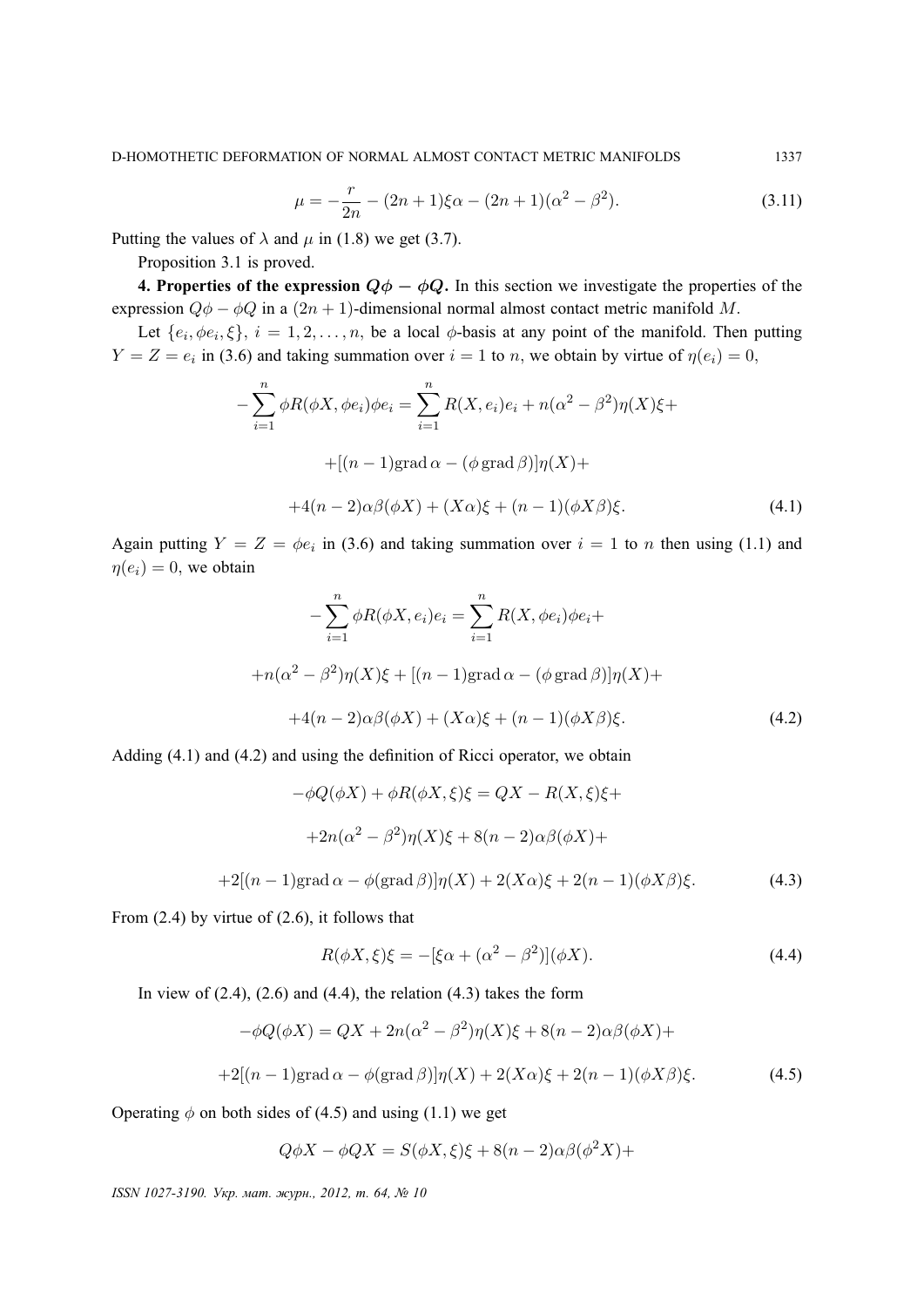1338 U. C. DE, S. GHOSH

$$
+2[(n-1)\phi(\text{grad }\alpha)-\phi^2(\text{grad }\beta)]\eta(X). \tag{4.6}
$$

From (2.5) we have

$$
S(\phi X, \xi) = -(\phi X)\alpha - (\phi^2 X)\beta.
$$
\n(4.7)

By virtue of  $(4.7)$  and  $(2.6)$ ,  $(4.6)$  reduces to

$$
[Q\phi - \phi Q]X = (X\beta)\xi - (n-2)(4\xi\beta)X - (\phi X\alpha)\xi ++(4n-7)(\xi\beta)\eta(X)\xi + 2[(n-1)\phi(\text{grad }\alpha) - \phi^2(\text{grad }\beta)]\eta(X).
$$
 (4.8)

Hence we state the following theorem.

**Theorem 4.1.** *In a*  $(2n + 1)$ *-dimensional normal almost contact metric manifold*  $Q\phi = \phi Q$ , *provided* α, β *are constants.*

By virtue of (2.7), the relation (1.10) reduces to

$$
W(X,Y) = (1-a)[\eta(Y)\phi X + \eta(X)\phi Y] + \left(1 - \frac{1}{a}\right)\alpha[g(X,Y) - \eta(X)\eta(Y)]\xi.
$$
 (4.9)

In view of  $(2.2)$ ,  $(2.3)$  and  $(2.7)$ , the relation  $(4.9)$  yields

$$
(\nabla_X W)(Y, Z) = (1 - a)[\alpha \{g(\phi X, Y)\eta(Z)\xi +
$$
  
+ $g(\phi X, Z)\eta(Y)\xi + g(X, Z)\phi Y + g(X, Y)\phi Z -$   
- $\eta(X)\eta(Y)\phi Z - \eta(X)\eta(Z)\phi Y - 2\eta(Y)\eta(Z)\phi X\} + \beta \{g(X, Y)\eta(Z)\xi +$   
+ $g(X, Z)\eta(Y)\xi - g(\phi X, Z)\phi Y - g(\phi X, Y)\phi Z - 2\eta(Y)\eta(Z)X\}]+$   
+ $\frac{a - 1}{a}(X\alpha)[g(Y, Z) - \eta(Y)\eta(Z)]\xi - \frac{a - 1}{a}\alpha[\alpha \{g(X, Y)\eta(Z)\xi +$   
+ $g(X, Z)\eta(Y)\xi + g(Y, Z)\eta(X)\xi - g(Y, Z)X + \eta(Y)\eta(Z)X -$   
- $3\eta(X)\eta(Y)\eta(Z)\xi\} + \beta \{g(Y, Z)\phi X - g(\phi X, Z)\eta(Y)\xi -$   
- $g(\phi X, Y)\eta(Z)\xi - \eta(Y)\eta(Z)\phi X\}].$  (4.10)

Using  $(4.9)$  and  $(4.10)$  into  $(1.11)$ , we obtain by virtue of  $(2.4)$  and  $(2.7)$  that

$$
\bar{R}(X,Y)Z = R(X,Y)Z + (1-a)[\alpha\{g(\phi X, Z)\eta(Y)\xi -
$$

$$
-g(\phi Y, Z)\eta(X)\xi + 2g(\phi X, Y)\eta(Z)\xi + g(X, Z)\phi Y - g(Y, Z)\phi X +
$$

$$
+ \eta(X)\eta(Z)\phi Y - \eta(Y)\eta(Z)\phi X\} + \beta\{g(X, Z)\eta(Y)\xi - g(Y, Z)\eta(X)\xi -
$$

$$
-2g(\phi X, Y)\phi Z - g(\phi X, Z)\phi Y + g(\phi Y, Z)\phi X - 2\eta(Y)\eta(Z)X +
$$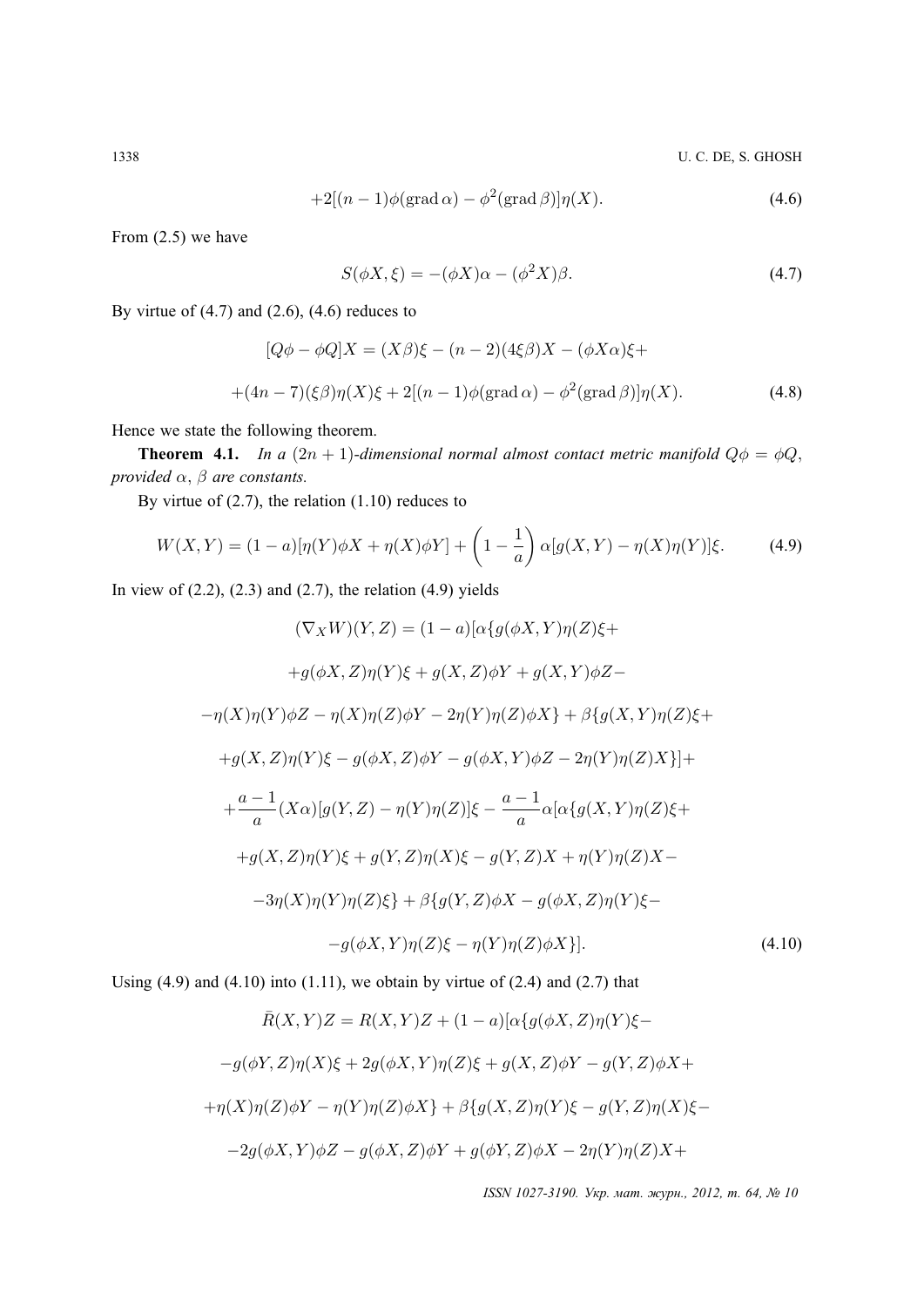$$
+2\eta(X)\eta(Z)Y\}]+\frac{a-1}{a}(X\alpha)[g(Y,Z)-
$$
  

$$
-\eta(Y)\eta(Z)]\xi-\frac{a-1}{a}(Y\alpha)[g(X,Z)-\eta(X)\eta(Z)]\xi+\frac{a-1}{a}\alpha[\alpha\{g(Y,Z)X-\frac{g(X,Z)Y+\eta(X)\eta(Z)Y-\eta(Y)\eta(Z)X\}}+
$$
  

$$
+\beta\{g(X,Z)\phi Y-g(Y,Z)\phi X+2g(\phi X,Y)\eta(Z)\xi+g(\phi X,Z)\eta(Y)\xi-\frac{g(X,Z)\eta(X)\xi+\eta(Y)\eta(Z)\phi X-\eta(X)\eta(Z)\phi Y\}}{g(X,Z)\eta(X)\xi+\eta(Y)\eta(Z)\phi^2Y-\eta(Y)\eta(Z)\phi^2X]-
$$
  

$$
-\frac{(1-a)^2}{a}[\alpha\{g(\phi Z,X)\eta(Y)\xi-2g(\phi X,Y)\eta(Z)\xi+g(X,Z)\eta(Z)\xi+\frac{g(X,Z)\eta(Z)\xi}{A}]
$$

$$
+g(Y,Z)\phi X - g(X,Z)\phi Y + \eta(X)\eta(Z)\phi Y - \eta(Y)\eta(Z)\phi X + g(\phi Y,Z)\eta(X)\xi\}].\tag{4.11}
$$

Putting  $Y = Z = \xi$  in (4.11) and using (1.1) we obtain

$$
\bar{R}(X,\xi)\xi = R(X,\xi)\xi + 2(1-a)[\beta(\phi^2 X) - \alpha(\phi X)] - (1-a)^2 \phi^2 X.
$$
 (4.12)

Let  $\{e_i, \phi e_i, \xi\}, i = 1, 2, \dots, n$ , be a local  $\phi$ -basis at any point of the manifold. Then putting  $Y = Z = e_i$  in (4.11) and taking summation over  $i = 1$  to n we obtain by virtue of  $\eta(e_i) = 0$ ,

$$
\sum_{i=1}^{n} \bar{R}(X, e_i)e_i = \sum_{i=1}^{n} R(X, e_i)e_i - (1 - a)[\alpha(n-1)(\phi X) + \beta\{n\eta(X)\xi - 3X\}] + \frac{a-1}{a}(n-1)(X\alpha)\xi + \frac{a-1}{a}\alpha^2(n-1)X - \frac{a-1}{a}\alpha\beta(n-1)\phi X - \frac{(1-a)^2}{a}\alpha(n-1)\phi X.
$$
 (4.13)

Again, putting  $Y = Z = \phi e_i$  in (4.11) and taking summation over  $i = 1$  to n then using (1.1) and  $\eta(e_i) = 0$ , we obtain

$$
\sum_{i=1}^{n} \bar{R}(X, \phi e_i) \phi e_i = \sum_{i=1}^{n} R(X, \phi e_i) \phi e_i -
$$
  
-(1 - a)[ $\alpha(n - 1)(\phi X) + \beta\{n\eta(X)\xi - 3X\}$ ] +  $\frac{a - 1}{a}(n - 1)(X\alpha)\xi +$   
+  $\frac{a - 1}{a}\alpha^2(n - 1)X - \frac{a - 1}{a}\alpha\beta(n - 1)\phi X - \frac{(1 - a)^2}{a}\alpha(n - 1)\phi X.$  (4.14)

Adding (4.13) and (4.14) and using the definition of Ricci operator we have

$$
\bar{Q}X - \bar{R}(X,\xi)\xi = QX - R(X,\xi)\xi - 2(1-a)[\alpha\{(n-1)\phi X\} +
$$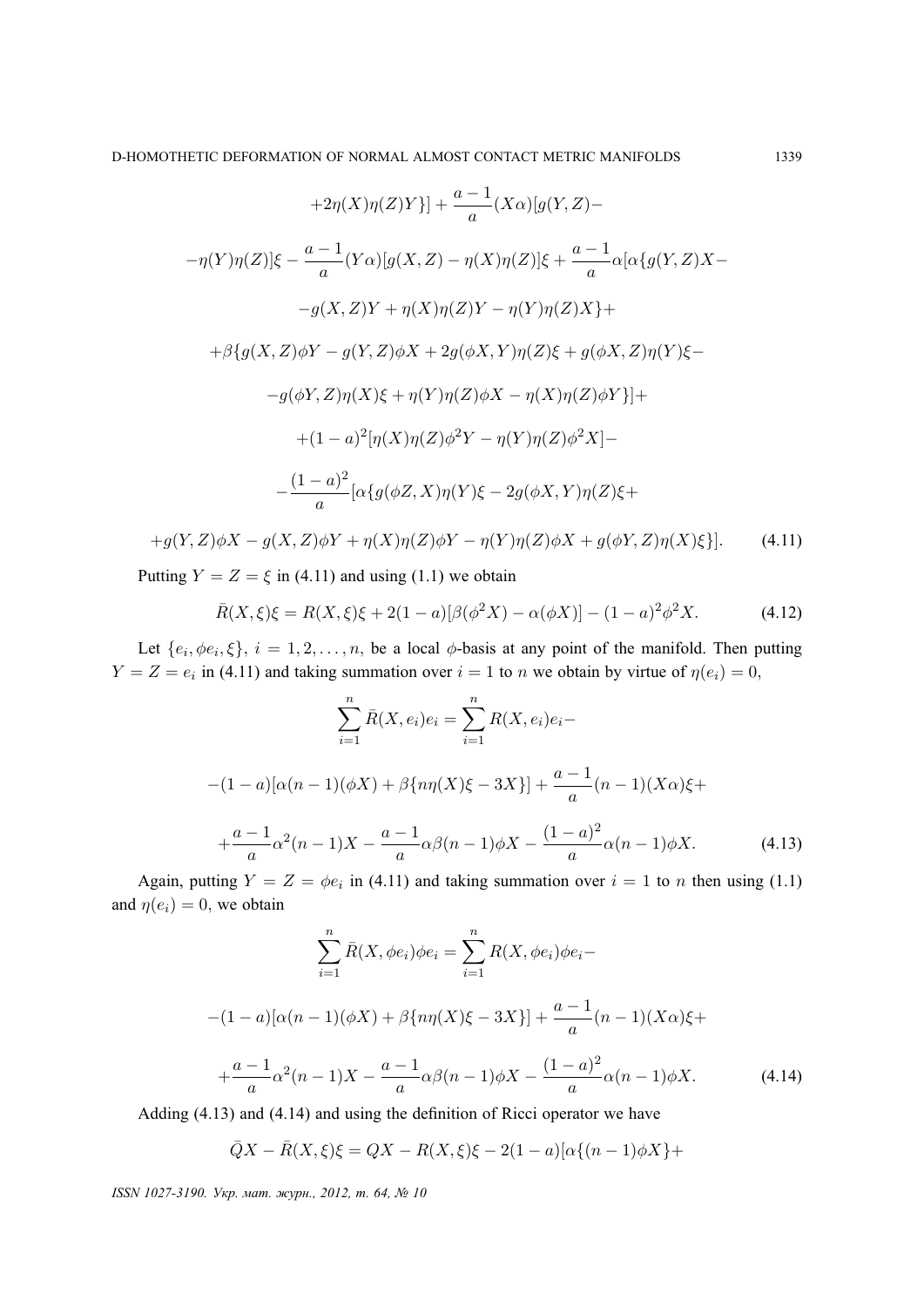1340 U. C. DE, S. GHOSH

$$
+\beta \{n\eta(X)\xi - 3X\}\] + \frac{2(a-1)}{a}(n-1)(X\alpha)\xi + \frac{2(a-1)}{a}\alpha^2(n-1)X -
$$

$$
-\frac{2(a-1)}{a}\alpha\beta(n-1)\phi X - \frac{2(1-a)^2}{a}\alpha(n-1)\phi X.
$$
(4.15)

In view of  $(4.12)$  we get from  $(4.15)$ 

$$
\bar{S}(X,Y) = S(X,Y) - 2(1-a)[\alpha ng(\phi X, Y) -
$$

$$
-\beta \{g(\phi^2 X, Y) + n\eta(X)\eta(Y) - 3g(X, Y)\} +
$$

$$
+\frac{2(a-1)}{a}(n-1)[(X\alpha)\eta(Y) + \alpha^2 g(X, Y) -
$$

$$
-\alpha\beta g(\phi X, Y) - (a-1)\alpha g(\phi X, Y)],
$$
\n(4.16)

which implies that

$$
\bar{Q}X = QX - 2(1 - a)[\alpha n\phi X - \beta {\phi}^2 X + n\eta(X)\xi - 3X}] +
$$
  
 
$$
+ \frac{2(a - 1)}{a} (n - 1)[(X\alpha)\xi + \alpha^2 X - \alpha\beta(\phi X) - (a - 1)\alpha(\phi X)].
$$
 (4.17)

Operating  $\bar{\phi} = \phi$  on both sides of (4.17) from the left we have

$$
\bar{\phi}\bar{Q}X = \phi QX - 2(1 - a)[\alpha n(\phi^2 X) + 4\beta(\phi X)] +
$$
  
 
$$
+ \frac{2(a - 1)}{a}(n - 1)[\alpha^2(\phi X) - \alpha\beta(\phi^2 X) - (a - 1)\alpha(\phi^2 X)].
$$
 (4.18)

Again, putting  $\bar{\phi}X = \phi X$  in (4.17) we have

$$
\bar{Q}\bar{\phi}X = Q\phi X - 2(1 - a)[\alpha n(\phi^2 X) + 4\beta(\phi X)] +
$$
  
 
$$
+ \frac{2(a - 1)}{a} (n - 1)[(\phi X\alpha)\xi + \alpha^2(\phi X) - \alpha\beta(\phi^2 X) - (a - 1)\alpha(\phi^2 X)].
$$
 (4.19)

Subtracting (4.18) and (4.19) we get

$$
(\bar{\phi}\bar{Q} - \bar{Q}\bar{\phi})X = (\phi Q - Q\phi)X - \frac{2(a-1)}{a}(n-1)(\phi X\alpha)\xi.
$$
 (4.20)

Therefore we can state the following theorem.

**Theorem 4.2.** *Under a D-homothetic deformation, the expression*  $Q\phi - \phi Q$  *of a*  $(2n + 1)$ *dimensional normal almost contact metric manifold is invariant, provided*  $\alpha$  *is constant.* 

In view of (4.20) we state the following corollary.

*Corollary* **4.1.** *Under a D-homothetic deformation, the expression* Qφ−φQ *of a* 3*-dimensional normal almost contact metric manifold is invariant.*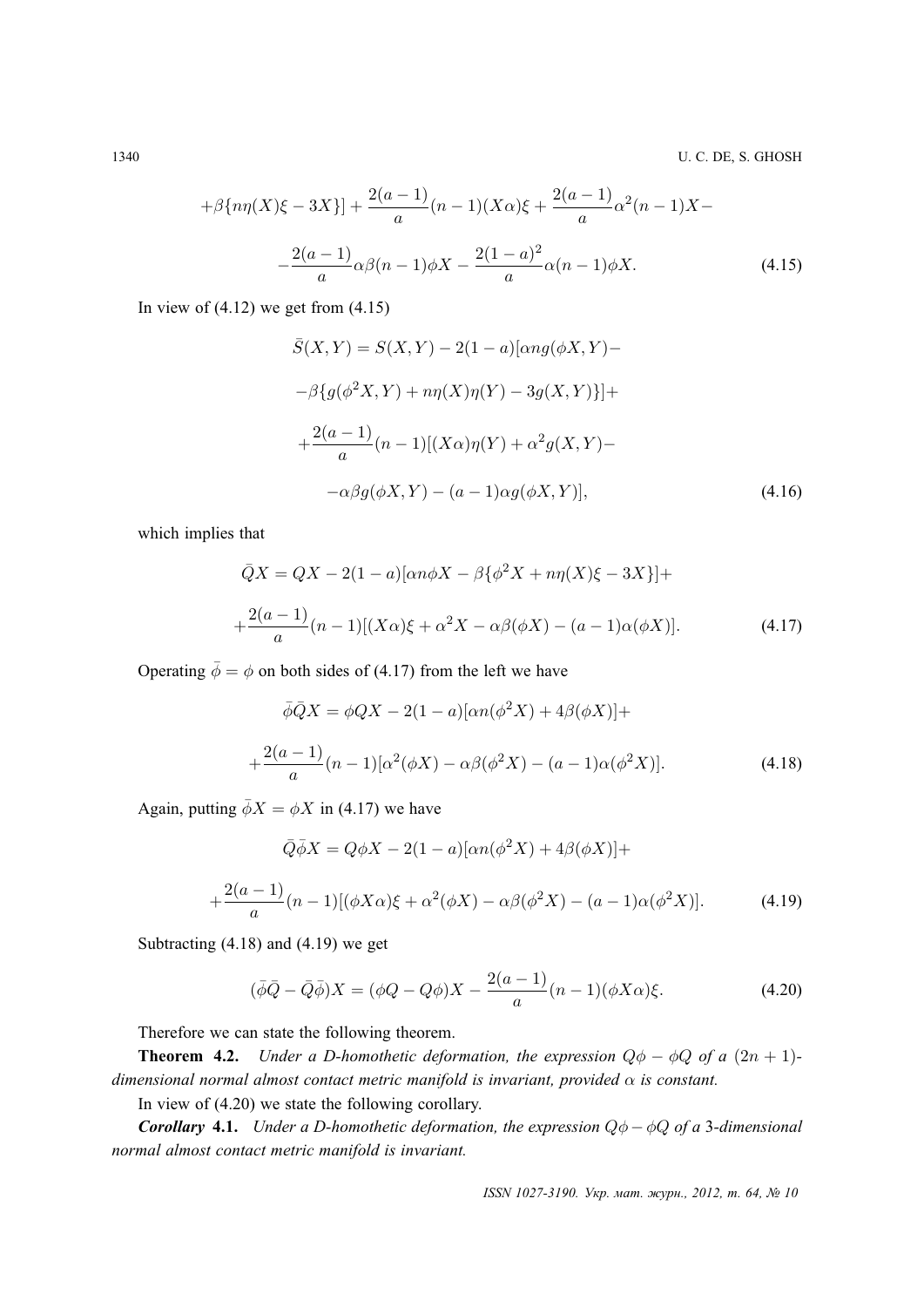**5.**  $\eta$ -Einstein normal almost contact metric manifolds. Let  $M(\phi, \xi, \eta, q)$  be a  $(2n + 1)$ dimensional  $\eta$ -Einstein normal almost contact metric manifold which reduces to  $M(\bar{\phi}, \bar{\xi}, \bar{\eta}, \bar{g})$  under a D-homothetic deformation. Then from (4.16) it follows by virtue of (3.7) that

$$
\bar{S}(X,Y) = \bar{\lambda}\bar{g}(X,Y) + \bar{\mu}\bar{\eta}(X)\bar{\eta}(Y) + \frac{2(a-1)}{a^2}(n-1)(X\alpha)\bar{\eta}(Y) -
$$

$$
-\left[\frac{2(1-a)}{a}\alpha n + \frac{2(a-1)}{a^2}\alpha\beta(n-1) + \frac{2(a-1)^2}{a^2}(n-1)\alpha\right]\bar{g}(\bar{\phi}X,Y),\tag{5.1}
$$

where  $\bar{\lambda}$ ,  $\bar{\mu}$  are smooth functions given by

$$
\bar{\lambda} = \frac{1}{a} \left[ \frac{r}{2n} + \xi \alpha + (\alpha^2 - \beta^2) \right] - 8 \frac{(1 - a)}{a} \beta + \frac{2(a - 1)}{a^2} (n - 1) \alpha^2 \tag{5.2}
$$

and

$$
\bar{\mu} = -\frac{a-1}{a} \left[ \frac{r}{2n} + \xi \alpha + (\alpha^2 - \beta^2) \right] - \frac{1}{a^2} \left\{ \frac{r}{2n} + (2n+1)(\xi \alpha + \alpha^2 - \beta^2) \right\} +
$$

$$
+2\beta(n+1)\frac{1-a}{a^2} - 8\beta\frac{(a-1)^2}{a} - 2\alpha^2(n-1)\frac{(a-1)^2}{a^2}.
$$
(5.3)

In view of the relation (5.1) we state the following theorem.

**Theorem 5.1.** *Under a D-homothetic deformation, a* (2n + 1)*-dimensional* η*-Einstein normal almost contact metric manifold is invariant, provided*  $\alpha = 0$ .

**6.** φ**-Sectional curvature of normal almost contact metric manifolds.** In this section we consider the  $\phi$ -sectional curvature on a  $(2n + 1)$ -dimensional normal almost contact metric manifold.

From (4.11) it can be easily seen that

$$
\bar{K}(X,\phi X) - K(X,\phi X) = \frac{a-1}{a} [3a\beta - \alpha^2]
$$
 (6.1)

and hence we state the following theorem.

**Theorem 6.1.** *Under a D-homothetic deformation, the*  $\phi$ -sectional curvature of a  $(2n + 1)$ *dimensional normal almost contact metric manifold is invariant.*

If a  $(2n + 1)$ -dimensional normal almost contact metric manifold  $M(\bar{\phi}, \bar{\xi}, \bar{\eta}, \bar{g})$  satisfies  $R(X, Y)\xi = 0$  for all X, Y (for example the tangent sphere bundle of a flat Riemannian manifold admits a contact metric structure with  $R(X, Y)\xi = 0$ , then it can be easily seen that  $K(X, \phi X) = 0$ and hence from (6.1) it follows that

$$
\bar{K}(X,\phi X) = \frac{a-1}{a^2} [3a\beta - \alpha^2] \neq 0
$$

for  $a \neq 1$  and  $\alpha^2 \neq 3a\beta$ , where X is a unit vector field orthogonal to  $\xi$  and  $K(X, \phi X)$  is the φ-sectional curvature. This implies that the φ-sectional curvature  $\bar{K}(X, \phi X)$  is non-vanishing and non-constant for  $a \neq 1$  and  $\alpha^2 \neq 3a\beta$ . Therefore, we state the following theorem.

**Theorem 6.2.** *There exists*  $(2n+1)$ *-dimensional normal almost contact metric manifold* (*non-Sasakian*) *with non-zero and non-constant* φ*-sectional curvature.*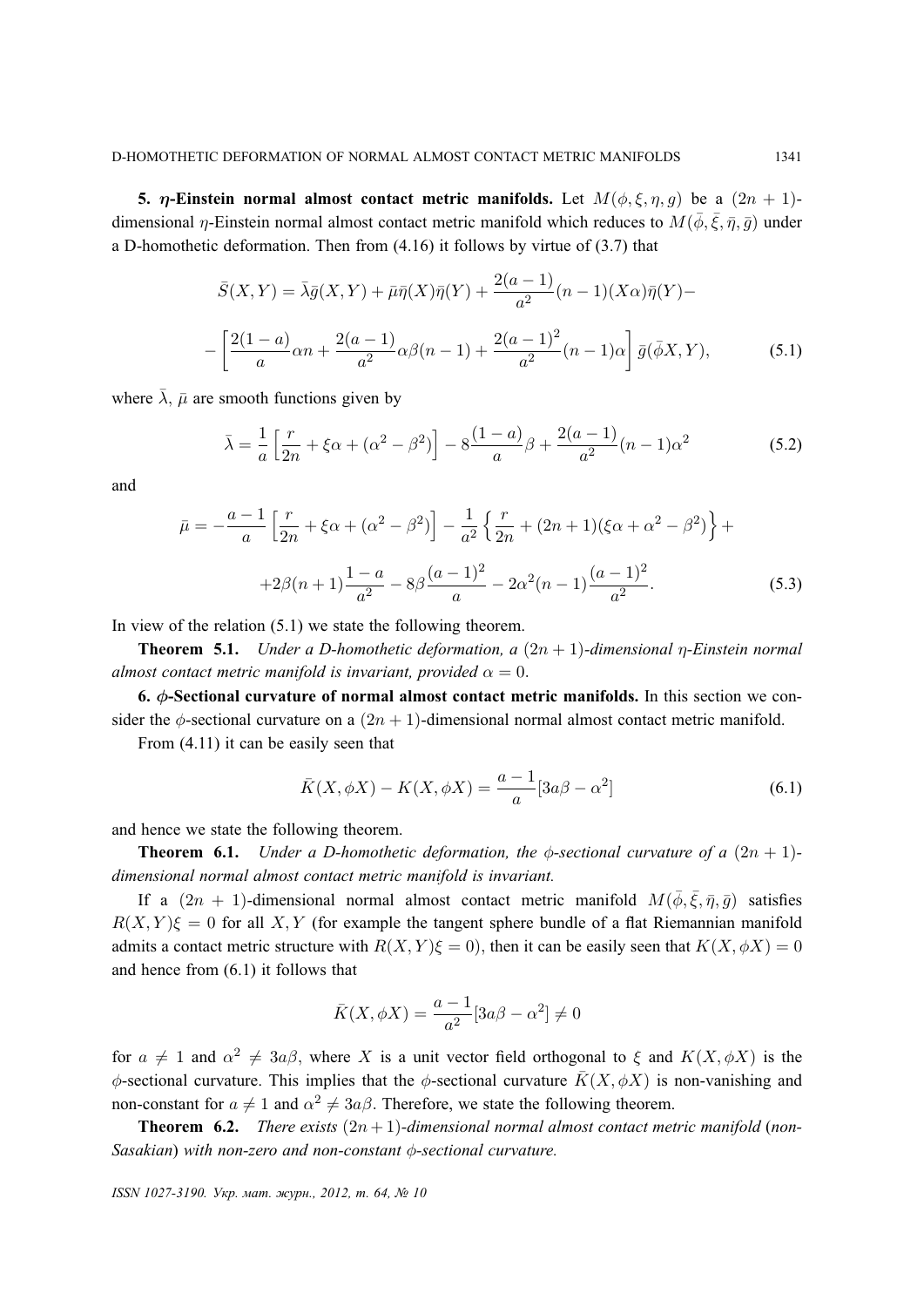**7. Locally** φ**-Ricci symmetric three dimensional normal almost contact metric manifolds.** In this section we study locally  $\phi$ -Ricci symmetry on a three dimensional normal almost contact metric manifold.

Differentiating (4.17) covariantly with respect to  $W$  and using (2.3) we obtain

$$
(\nabla_W \bar{Q})(X) = (\nabla_W Q)(X) - 2(1 - a)(W\alpha)\phi X -
$$

$$
-2(1 - a)\alpha[\alpha\{g(\phi W, X)\xi - \eta(X)\phi W\} + \beta\{g(W, X)\xi - \eta(X)W\}] -
$$

$$
-(1 - a)^2(\nabla_W \eta)(X)\xi - (1 - a)^2\eta(X)\nabla_W \xi.
$$
(7.1)

Operating  $\phi^2$  on both sides of (7.1) and taking X as an orthonormal vector to  $\xi$  we obtain

$$
\overline{\phi}^2(\nabla_W \overline{Q})(X) = \phi^2(\nabla_W Q)(X) + 2(1 - a)(W\alpha)(\phi X). \tag{7.2}
$$

In view of the relation (7.2) we state the following theorem.

**Theorem 7.1.** *Under a D-homothetic deformation a locally* φ*-Ricci symmetry on a three dimensional normal almost contact metric manifold is invariant, provided*  $\alpha$  = constant.

**8. Example.** We consider the three dimensional manifold  $M = \{(x, y, z) \in \mathbb{R}^3, z \neq 0\}$ , where  $(x, y, z)$  are standard coordinate of  $R<sup>3</sup>$ . The vector fields

$$
e_1 = z \left( \frac{\partial}{\partial x} + y \frac{\partial}{\partial z} \right), \quad e_2 = z \frac{\partial}{\partial y}, \quad e_3 = \frac{\partial}{\partial z}
$$

are linearly independent at each point of M.

Let  $g$  be a Riemannian metric defined by

$$
g(e_1, e_3) = g(e_1, e_2) = g(e_2, e_3) = 0,
$$
  

$$
g(e_1, e_1) = g(e_2, e_2) = g(e_3, e_3) = 1.
$$

Let  $\eta$  be the 1-form defined by  $\eta(Z) = g(Z, e_3)$  for any  $Z \in \chi(M)$ . Let  $\phi$  be the  $(1, 1)$  tensor field defined by

$$
\phi(e_1) = e_2, \quad \phi(e_2) = -e_1, \quad \phi(e_3) = 0.
$$

Then using the identity of  $\phi$  and q, we have

$$
\eta(e_3) = 1,
$$
  

$$
\phi^2 Z = -Z + \eta(Z)e_3,
$$

$$
g(\phi Z, \phi W) = g(Z, W) - \eta(Z)\eta(W)
$$

for any  $Z, W \in \chi(M)$ . Then for  $e_3 = \xi$ , the structure  $(\phi, \xi, \eta, g)$  defines an almost contact metric structure on M.

Let  $\nabla$  be the Levi – Civita connection with respect to the metric q. Then we have

$$
[e_1, e_3] = ye_2 - z^2 e_3
$$
,  $[e_1, e_3] = -\frac{1}{z} e_1$  and  $[e_2, e_3] = -\frac{1}{z} e_2$ .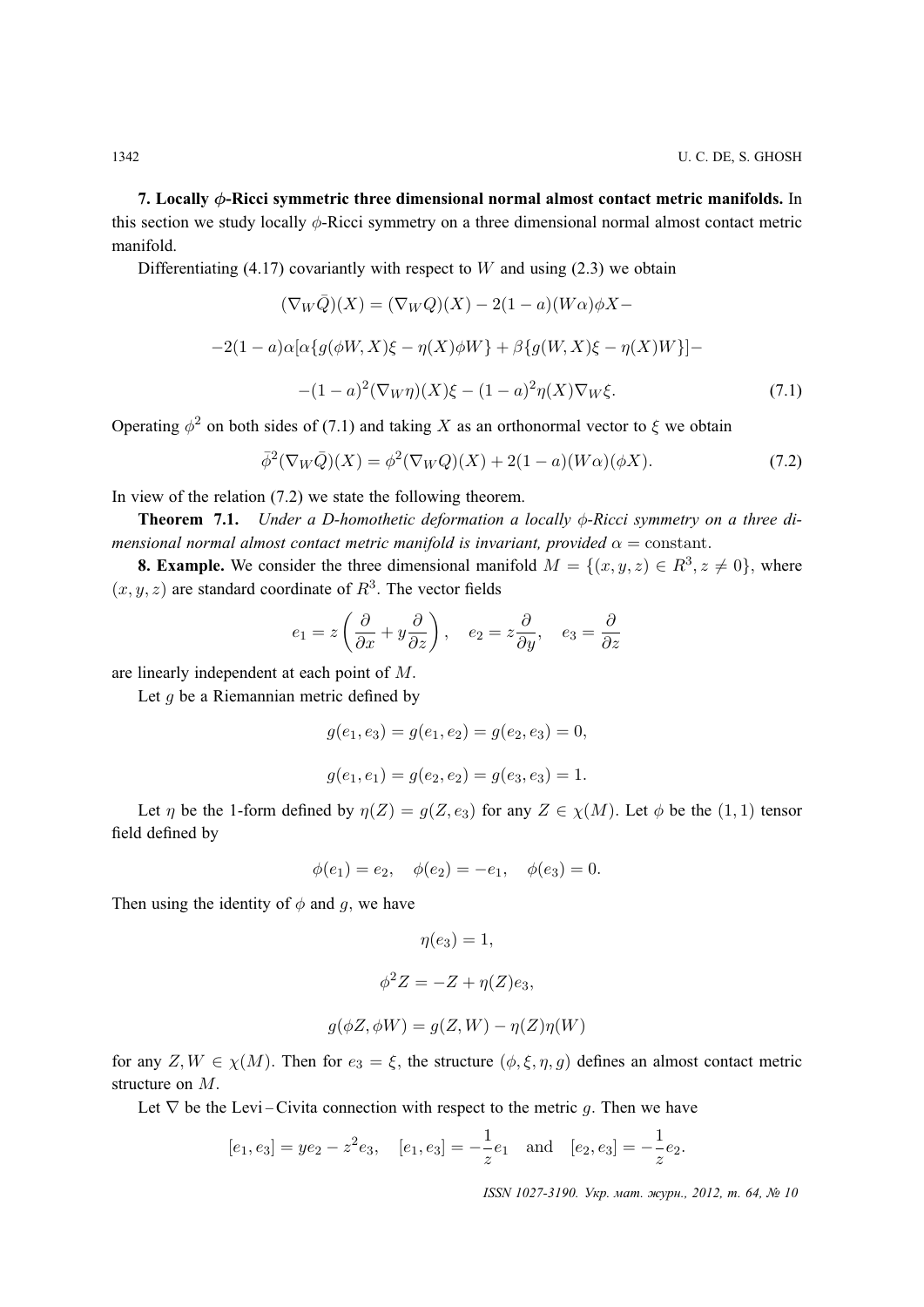The Riemannian connection  $\nabla$  of the metric g is given by

$$
2g(\nabla_X Y, Z) = Xg(Y, Z) + Yg(Z, X) - Zg(X, Y) --g(X, [Y, Z]) - g(Y, [X, Z]) + g(Z, [X, Y]),
$$
\n(8.1)

which is known as Koszul's formula. Using  $(8.1)$  we can easily calculate the following:

$$
\nabla_{e_1} e_3 = -\frac{1}{z} e_1 + \frac{z^2}{2} e_2, \quad \nabla_{e_1} e_2 = -\frac{1}{2} z^2 e_3, \quad \nabla_{e_1} e_1 = \frac{1}{z} e_3,
$$
\n
$$
\nabla_{e_2} e_3 = -\frac{1}{z} e_2 - \frac{1}{2} z^2 e_1, \quad \nabla_{e_2} e_2 = ye_1 + \frac{1}{z} e_3, \quad \nabla_{e_2} e_1 = \frac{1}{2} z^2 e_3 - ye_2,
$$
\n
$$
\nabla_{e_3} e_3 = 0, \quad \nabla_{e_3} e_2 = -\frac{1}{2} z^2 e_1, \quad \nabla_{e_3} e_1 = \frac{1}{2} z^2 e_2.
$$
\n(8.2)

From (8.2) it can be easily seen that  $(\phi, \xi, \eta, g)$  is a normal almost contact metric manifold with  $\alpha = -\frac{1}{\alpha}$  $\frac{1}{z} \neq 0$  and  $\beta = -\frac{1}{2}$  $\frac{1}{2}z^2 \neq 0.$ 

It is known that

$$
R(X,Y)Z = \nabla_X \nabla_Y Z - \nabla_Y \nabla_X Z - \nabla_{[X,Y]} Z.
$$
\n(8.3)

With the help of  $(8.3)$  and using  $(8.2)$  we can easily calculate

$$
R(e_1, e_2)e_1 = \left(\frac{3z^4}{4} + \frac{1}{z^2} + y^2\right)e_2 + (yz^2)e_3, \quad R(e_2, e_1)e_2 = \left(\frac{3z^4}{4} + \frac{1}{z^2} + y^2\right)e_1 + \frac{y}{z}e_3,
$$
  

$$
R(e_1, e_3)e_3 = \left(\frac{z^4}{4} - \frac{2}{z^2}\right)e_1, \quad R(e_2, e_3)e_3 = \left(\frac{z^4}{4} - \frac{2}{z^2}\right)e_2,
$$
  

$$
R(e_3, e_1)e_1 = \left(\frac{z^4}{4} - \frac{2}{z^2}\right)e_3 - (yz^2)e_2, \quad R(e_3, e_2)e_2 = \left(\frac{z^4}{4} - \frac{2}{z^2}\right)e_3 - \frac{y}{z}e_1.
$$

From the above expressions of the curvature tensor we obtain

$$
S(e_1, e_1) = g(R(e_1, e_2)e_2, e_1) + g(R(e_1, e_3)e_3, e_1) = -\frac{z^4}{2} - \frac{3}{z^2} - y^2.
$$

Similarly we have

$$
S(e_2, e_2) = -\frac{z^4}{2} - \frac{3}{z^2} - y^2
$$
 and  $S(e_3, e_3) = \frac{z^4}{2} - \frac{4}{z^2}$ .

Therefore

$$
r = S(e_1, e_1) + S(e_2, e_2) + S(e_3, e_3) = -\frac{z^4}{2} - \frac{10}{z^2} - 2y^2.
$$

Now using (2.9) in (2.8) we get

$$
g(R(X,Y)Z,W) = \left[\frac{r}{2} + \xi\alpha + (\alpha^2 - \beta^2)\right] \left[g(\phi Y, \phi Z)g(X,W) - g(X,W)\right]
$$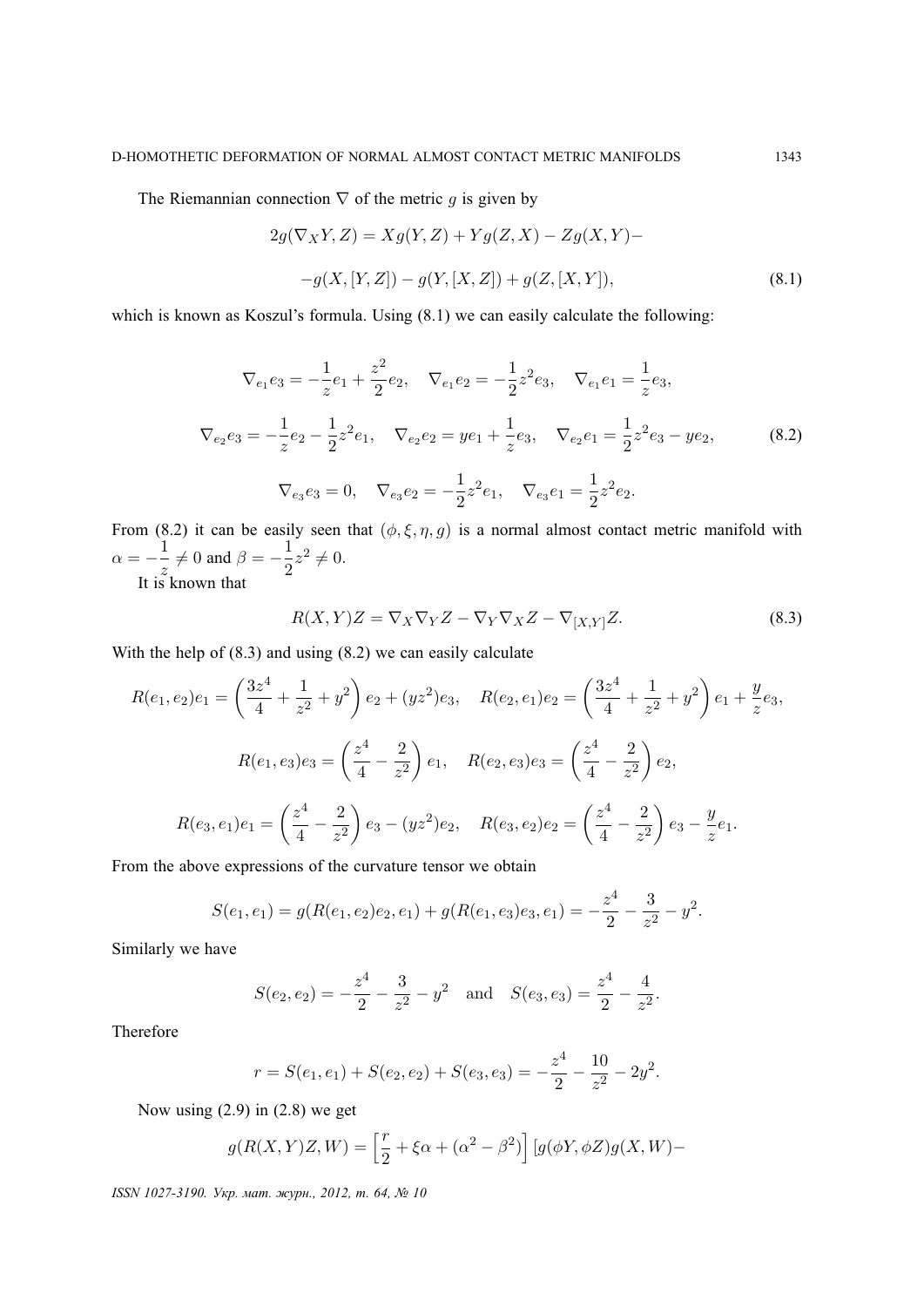$$
g(\phi X, \phi Z)g(Y, W) + g(\phi X, \phi W)g(Y, Z) - g(\phi Y, \phi W)g(X, Z)] -
$$
  
\n
$$
-{X\alpha + (\phi X)\beta}{g(Y, Z)\eta(W) - g(Y, W)\eta(Z) -}
$$
  
\n
$$
-{Y\alpha + (\phi Y)\beta}{g(X, W)\eta(Z) - g(X, Z)\eta(W)} -
$$
  
\n
$$
-{W\alpha + (\phi W)\beta}{g(Y, Z)\eta(X) - g(X, Z)\eta(Y)} -
$$
  
\n
$$
-2(\alpha^2 - \beta^2)[g(X, W)\eta(Y)\eta(Z) - g(Y, W)\eta(X)\eta(Z) +
$$
  
\n
$$
+g(Y, Z)\eta(X)\eta(W) - g(X, Z)\eta(Y)\eta(W) -
$$
  
\n
$$
-\frac{r}{2}[g(Y, Z)g(X, W) - g(X, Z)g(Y, W)].
$$

In view of the above relation we get

$$
K(e_1, \phi e_1) = K(e_2, \phi e_2) = 2(\beta^2 - \alpha^2) - 2(\xi \alpha) - \frac{r}{2}.
$$

Now, in this example we have

$$
K(e_1, \phi e_1) = g(R(e_1, \phi e_1)e_1, \phi e_1) = g(R(e_1, e_2)e_1, e_2) =
$$
  
=  $\frac{3z^4}{4} + \frac{1}{z^2} + y^2 = 2(\beta^2 - \alpha^2) - 2(\xi \alpha) - \frac{r}{2}.$ 

Similarly we have

$$
K(e_2, \phi e_2) = \frac{3z^4}{4} + \frac{1}{z^2} + y^2 = 2(\beta^2 - \alpha^2) - 2(\xi \alpha) - \frac{r}{2}.
$$

4

Again from (4.11) it can be easily shown that

$$
\bar{K}(e_1, \phi e_1) = \frac{3z^4}{4} + \frac{1}{z^2} + y^2 + \frac{a-1}{a}(3\alpha\beta - \alpha^2) =
$$

$$
= K(e_1, \phi e_1) + \frac{a-1}{a}\left(-\frac{3az^2}{2} - \left(-\frac{1}{z}\right)^2\right),
$$

which implies that

$$
\bar{K}(e_1, \phi e_1) - K(e_1, \phi e_1) = \frac{a-1}{a}(3a\beta - \alpha^2).
$$

Similarly, we have

$$
\bar{K}(e_2, \phi e_2) - K(e_2, \phi e_2) = \frac{a-1}{a}(3a\beta - \alpha^2).
$$

Therefore such a normal almost contact metric manifold satisfies the relation (6.1) and hence Theorem 6.1 is verified.

1. *Blair D. E.* Contact manifolds in Riemannian geometry // Lect. Notes Math. – 1976. – **509**.